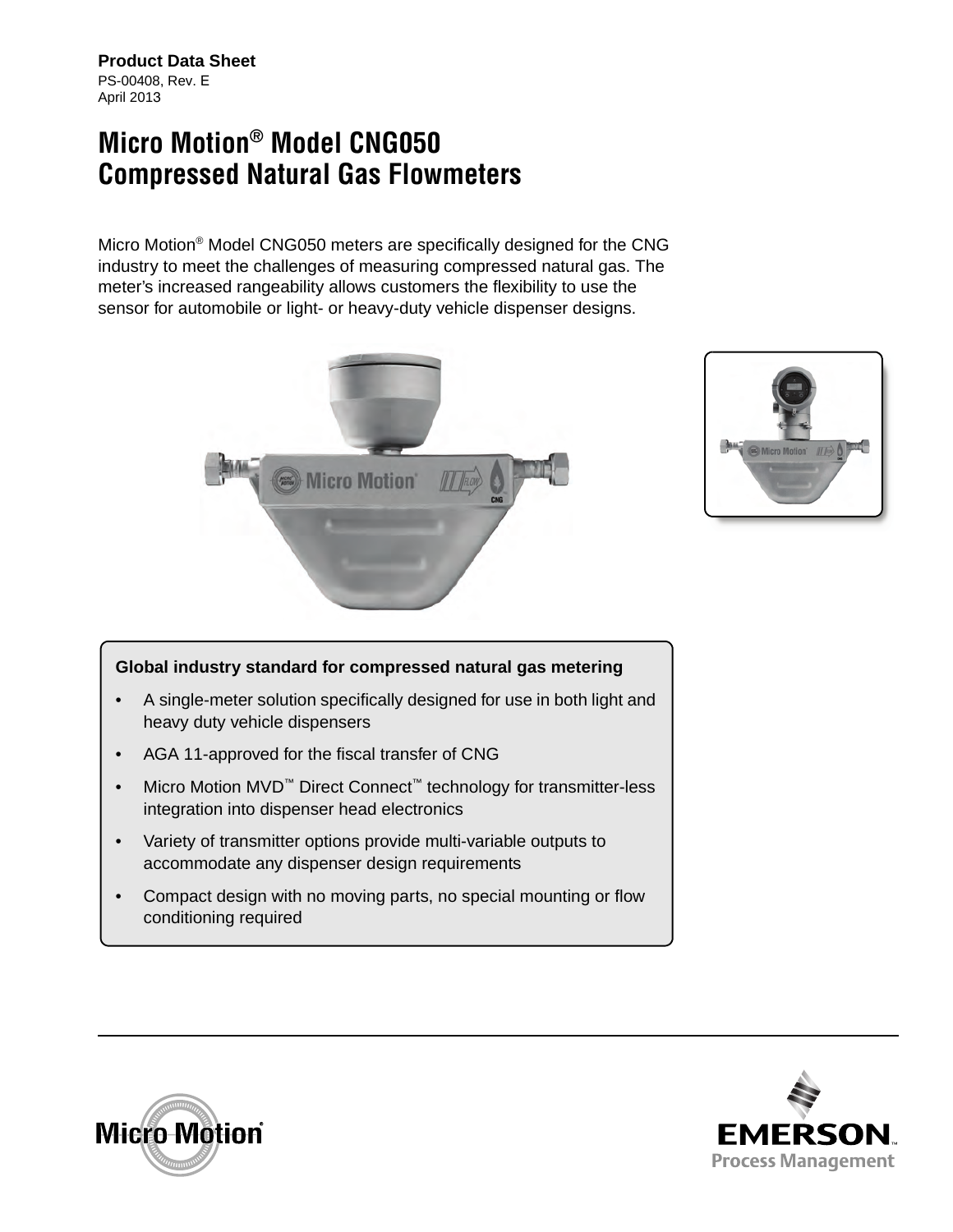The Model CNG050 meter pairs Micro Motion MVD technology with measurement engineering specifically designed to address the needs of compressed natural gas metering.

**Coriolis meters.** Coriolis meters offer dramatic benefits over traditional volumetric measurement technologies. Coriolis meters:

- Deliver accurate and repeatable process data over a wide range of flow rates and process conditions.
- Provide direct inline measurement of mass flow and density, and also measure volume flow and temperature—all from a single device.
- Have no moving parts, so maintenance costs are minimal.
- Have no requirements for flow conditioning or straight pipe runs, so installation is simplified and less expensive.
- Provide advanced diagnostic tools for both the meter and the process.

**Model CNG050 meters.** The CNG050 meter was specifically designed for the CNG industry to meet the challenges of measuring compressed natural gas. The meter's increased rangeability allows customers the flexibility to use the sensor for automobile or light- or heavy-duty vehicle dispenser designs.

Micro Motion CNG050 meters feature integral transmitters, making them easy to install. Offered with Series 1000 and 2000 transmitters with MVD technology, customers can choose either single or multivariable output configurations with milliamp, pulse, dual pulse, digital outputs, and an integral display.

Micro Motion MVD<sup>™</sup> Direct Connect<sup>™</sup> technology is making Coriolis flowmeters from Micro Motion even more suitable for CNG applications. OEMs can benefit from MVD Direct Connect technology, which allows smart sensors to communicate directly with dispenser head electronics via Modbus—no transmitter is required!

## **Contents**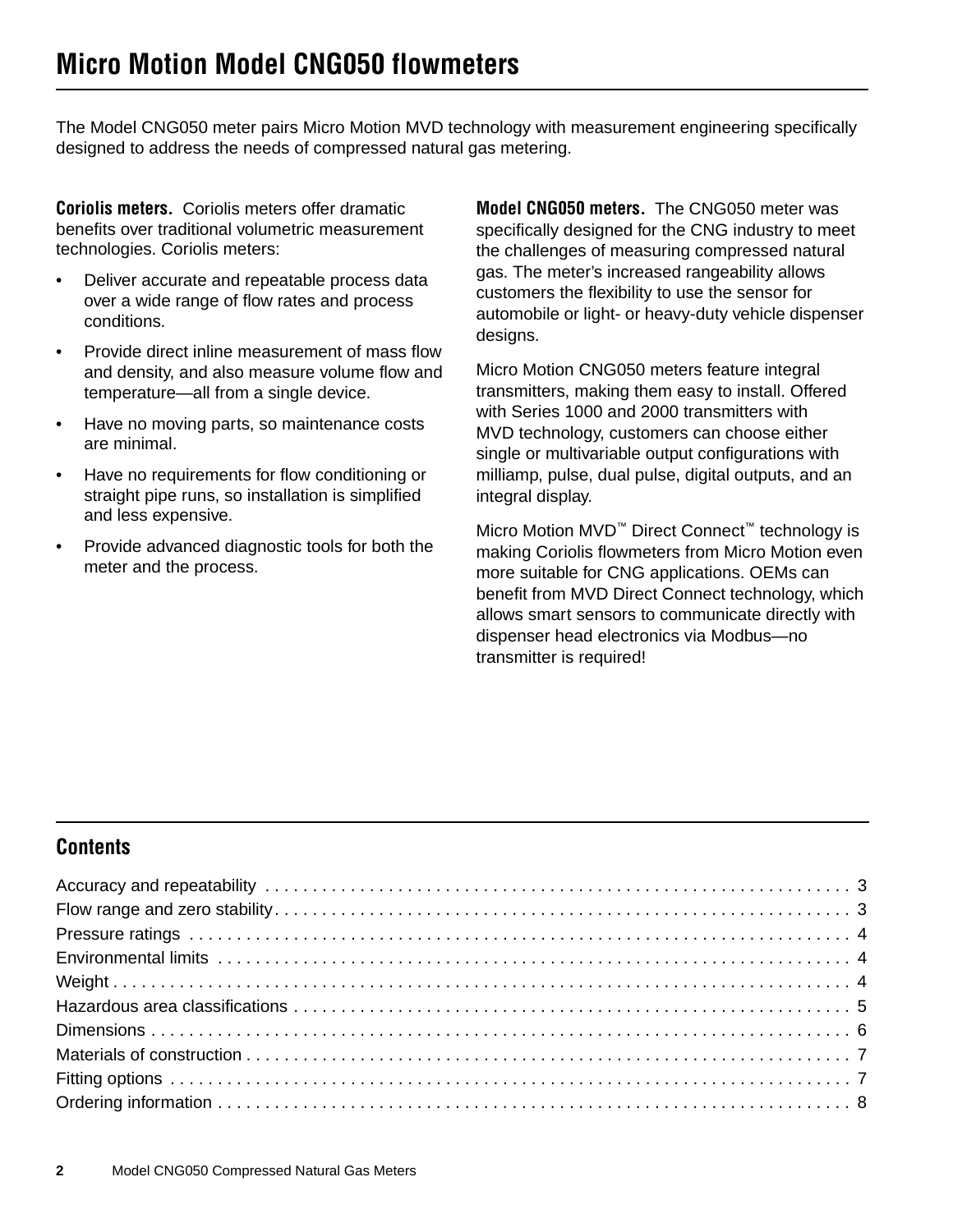# <span id="page-2-1"></span>**Accuracy and repeatability**

| <b>Specification</b>             | <b>Value</b>          |
|----------------------------------|-----------------------|
| Batch accuracy <sup>(1)(2)</sup> | $\pm 0.50\%$ of batch |
| Repeatability $(1)$              | $\pm$ 0.25% of rate   |

<span id="page-2-2"></span>*(1) In terms of percent of total batch delivered on CNG.*

*(2) Accuracy is under typical CNG batch/dispensing conditions. Typical batch/dispensing conditions are defined as those where the flow rate is greater than 4 lbs/min (109 kg/hr).*

## <span id="page-2-0"></span>**Flow range and zero stability**

|                      | <b>Mass</b> |          | Standard volume <sup>(1)</sup> |                     |
|----------------------|-------------|----------|--------------------------------|---------------------|
| <b>Specification</b> | Ib/min      | ka/min   | <b>ISCFM</b>                   | Nm <sup>3</sup> /hr |
| Flow range           | 2 to 220    | 1 to 100 | 40 to 4444                     | 68 to 7550          |
| Zero stability       | 0.02        | 0.009    | 18                             |                     |

*(1) CNG with SG = 0.66 at 60 °F (15.5 °C) and 14.73 psia (1 bar-a).*

### **Weights and measures approvals**

| <b>Country</b> | <b>Approval</b>              |
|----------------|------------------------------|
| U.S.A.         | <b>NTEP</b>                  |
| Germany        | <b>PTB</b>                   |
| Netherlands    | <b>NMI</b>                   |
| China          | Pattern approval             |
| Malaysia       | <b>SIRIM</b>                 |
| India          | Ministry of Consumer Affairs |
| Italy          | Ufficio Metrico Italiano     |
| <b>Brazil</b>  | Inmetro                      |

## **Vehicle filling**

Because of its clean combustion, CNG is increasingly used as a vehicle fuel in many parts of the world. Micro Motion CNG050 meters used in dispenser stations are routinely verified (proved) against a gravimetric standard, the highest performance rating possible. In addition, the CNG050 meter can be used as a Master Meter standard, thus providing increased safety and eliminating cumbersome scale setup and venting of gas.

### **Weights and measures configuration lockout**

For applications that require weights and measures approval for legal trade (i.e., public CNG stations), the weights and measures configuration lockout software option for Model 2500 and 2700 transmitters should be ordered with the CNG050 sensor. The configuration lockout software option allows the transmitter to be changed from operating (secure) mode to configuration mode (and back again) using ProLink® II software. The transmitter will register flow only when in the operating (secure) mode. The transmitter will allow configuration changes and zeroing of the meter only when in configuration mode.

When the configuration lockout option is ordered, a means is provided for physically sealing the transmitter housing.

The configuration lockout software option may not be required by certain world area weights and measures authorities. The performance of the CNG050 sensor is not affected by configuration lockout, and the sensor meets batch and accuracy specifications with standard features.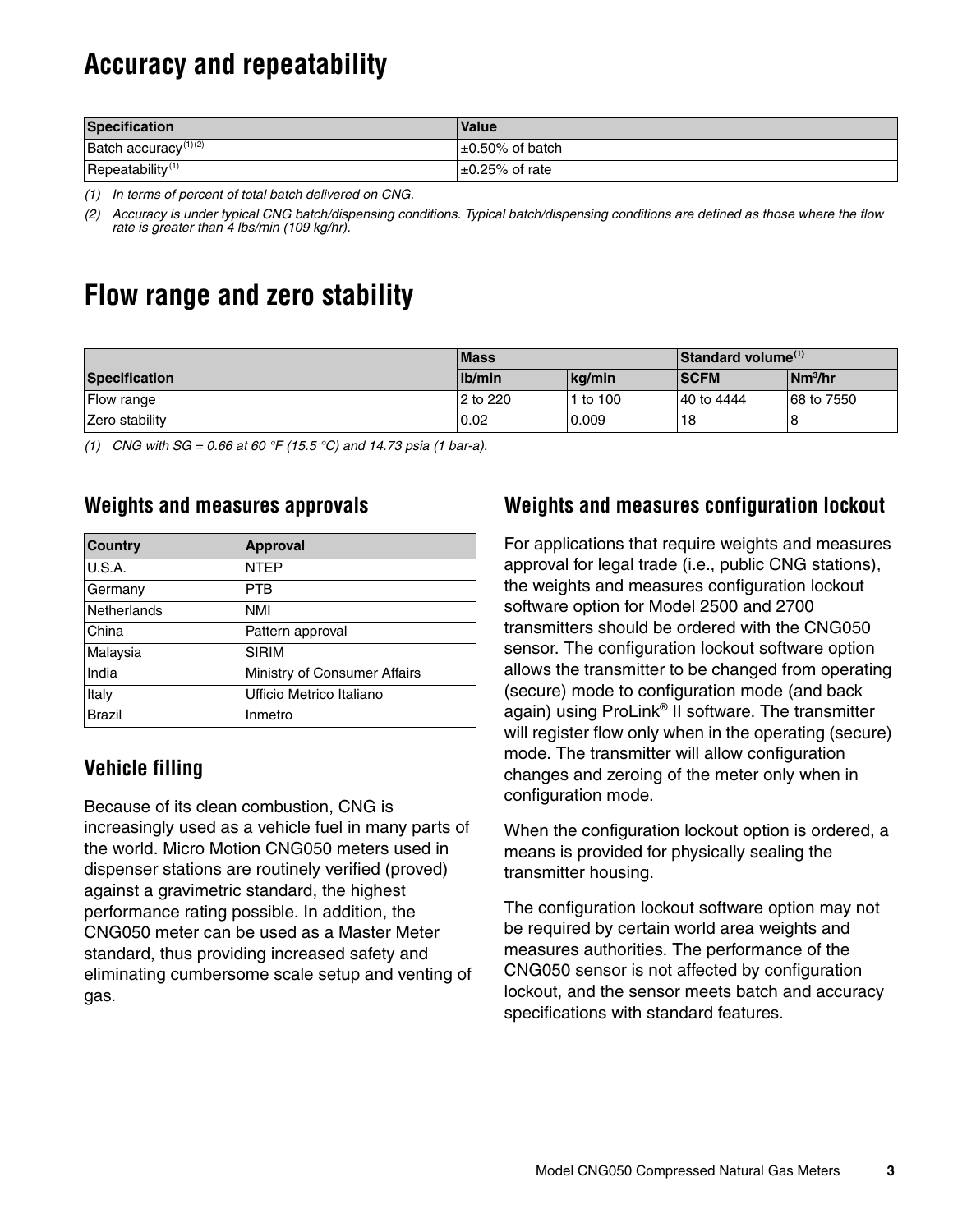# <span id="page-3-2"></span>**Pressure ratings**

The sensor complies with council directive 97/23/EC of 29 May 1997 on Pressure Equipment. The housing of Model CNG050 sensors is not rated for pressure containment. There is no pressure derating for Model CNG050 sensors due to process temperature.

|                                                    | Rating     |            |  |
|----------------------------------------------------|------------|------------|--|
| <b>Component</b>                                   | <b>psi</b> | <b>bar</b> |  |
| <b>Flow tube</b>                                   | 5000       | 345        |  |
| Combined sensor and process fitting <sup>(1)</sup> | 5000       | 345        |  |
| Union to NPT adapter piece <sup>(2)</sup>          | 4600       | 317        |  |

*(1) All fittings are rated to 5000 psi (345 bar)—the Union SWG type fitting according to ASME B31.3, and the SAE fitting according to SAE J1453.*

*(2) Pressure rating of the additional adapter piece (#12 O-ring face seal to female NPT) that is provided with process connection option 239.*

# <span id="page-3-0"></span>**Environmental limits**

| <b>Environmental factor</b>        | Limit                                                                     |
|------------------------------------|---------------------------------------------------------------------------|
| Process fluid temperature          | –40 to +257 °F (–40 to +125 °C)                                           |
| Ambient temperature <sup>(1)</sup> | –40 to +140 °F (–40 to +60 °C)                                            |
| Humidity                           | 5 to 95% relative humidity, non-condensing at 140 °F (60 °C)              |
| Vibration                          | Meets IEC 68.2.6, endurance sweep, 5 to 2000 Hz, 50 sweep cycles at 1.0 g |

*(1) Temperature limits may be further restricted by hazardous area approvals. See [page 5](#page-4-0).*

# <span id="page-3-1"></span>**Weight**

|                                  | <b>Weight</b> |    |  |
|----------------------------------|---------------|----|--|
| <b>Electronics option</b>        | llb           | kg |  |
| Sensor with core processor       | 16            |    |  |
| Sensor with integral transmitter | 18            |    |  |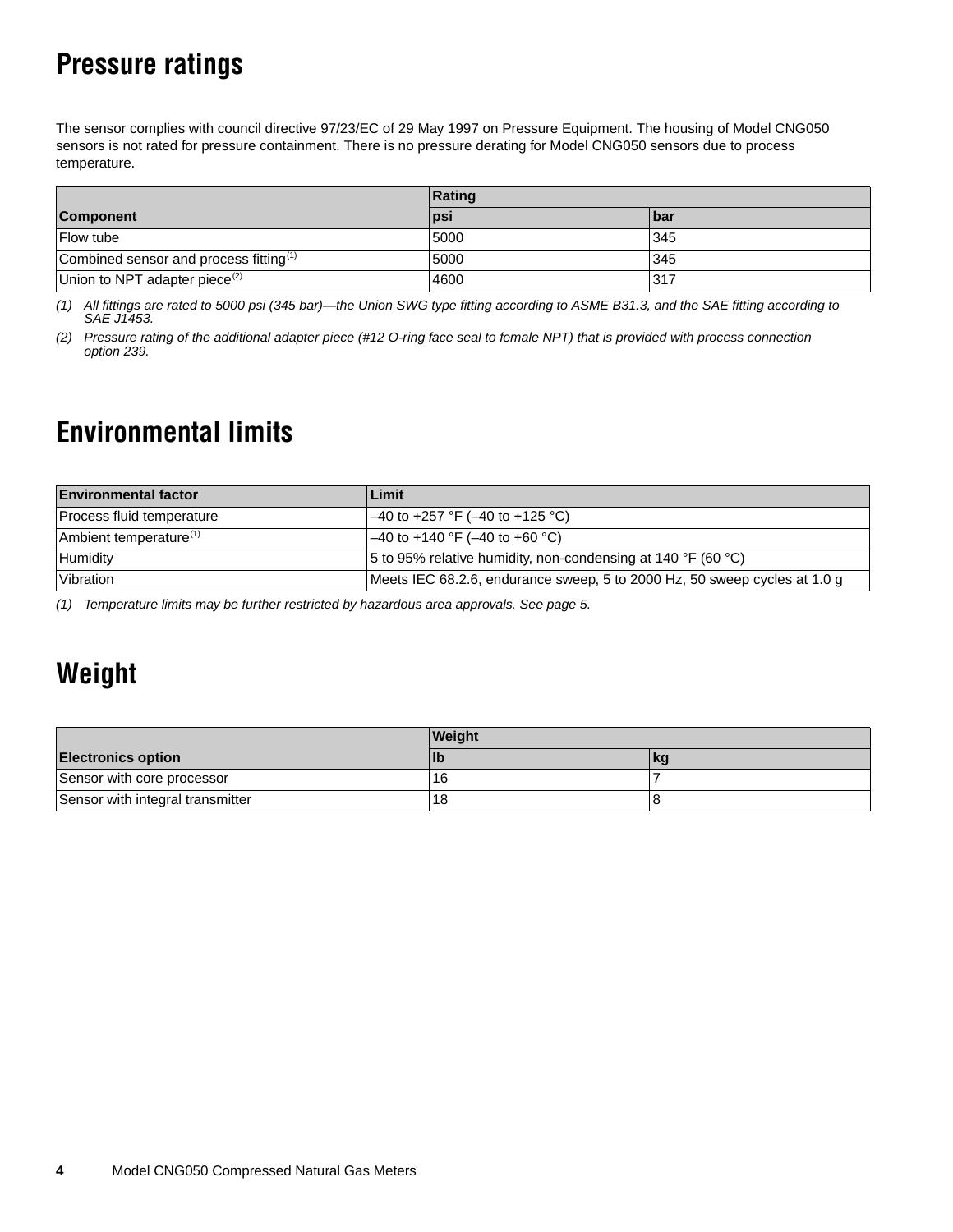## <span id="page-4-0"></span>**Hazardous area classifications**

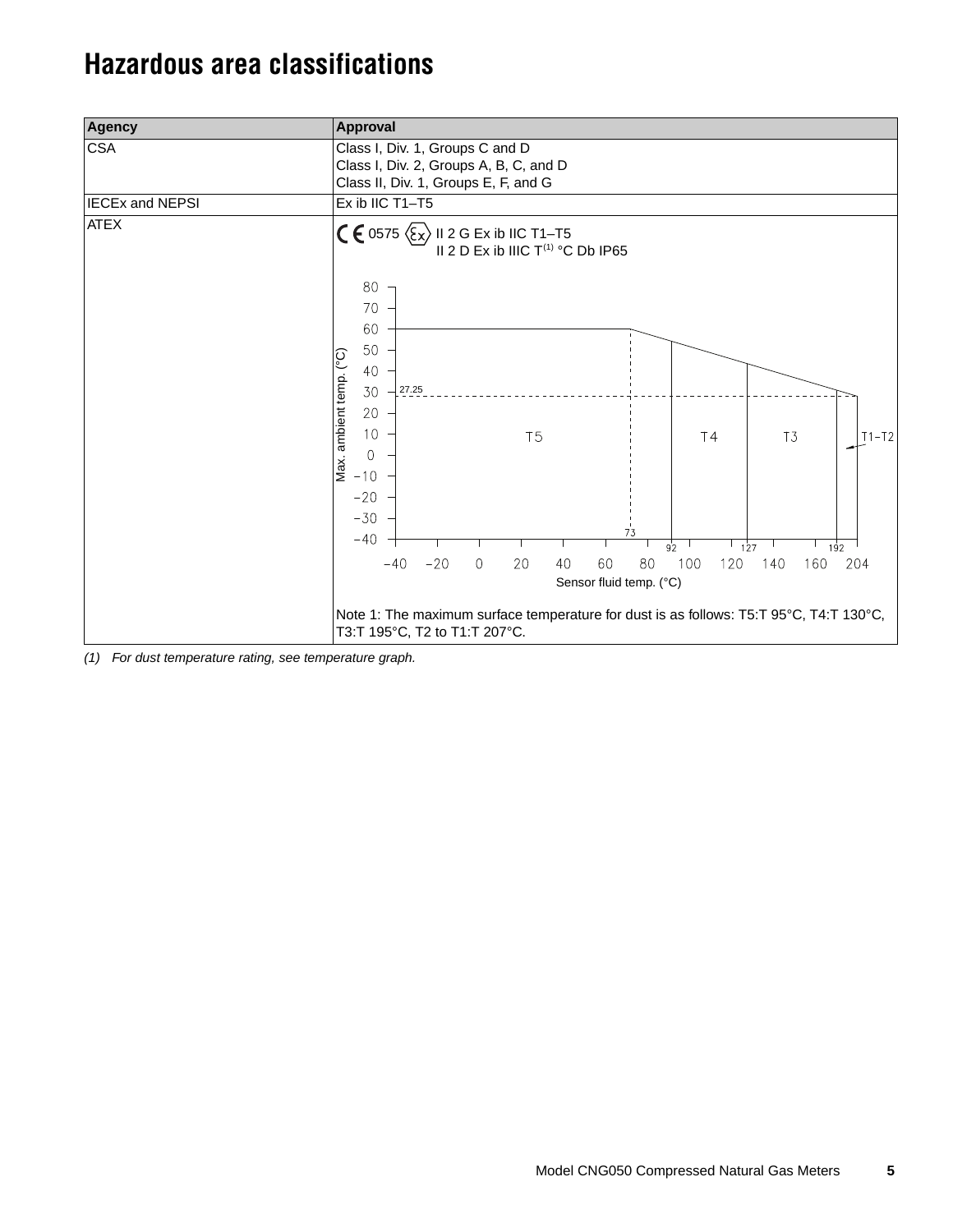# <span id="page-5-0"></span>**Dimensions**

## **CNG050 sensor with integrally mounted Model 1700/2700 transmitter**

*Dimensions in inches (mm)*



## **CNG050 sensor with core processor**

*Dimensions in inches (mm)*

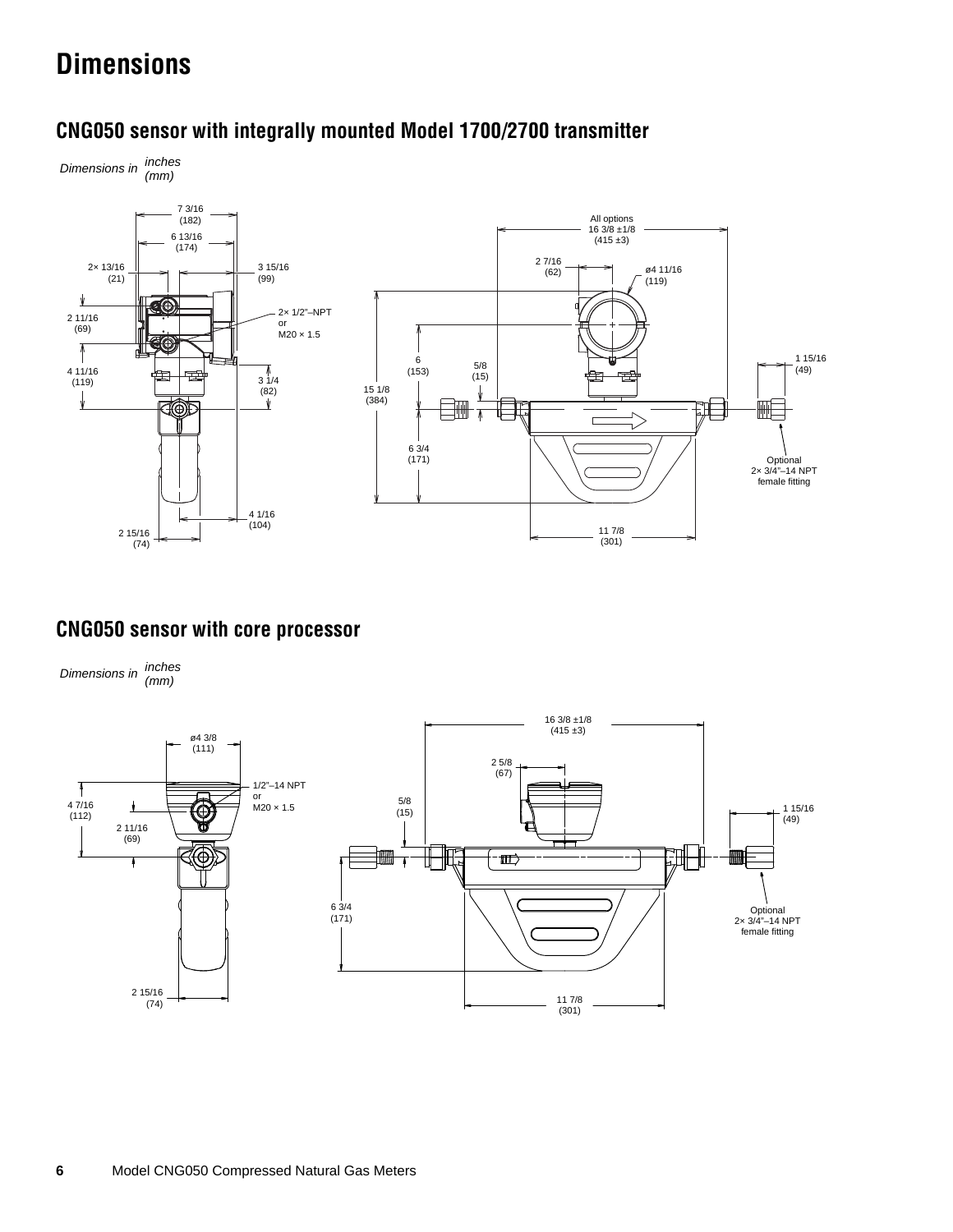# <span id="page-6-0"></span>**Materials of construction**

| <b>Component</b>            | <b>Material</b>                                                         |
|-----------------------------|-------------------------------------------------------------------------|
| Wetted parts <sup>(1)</sup> | 1316L stainless steel                                                   |
| Sensor housing              | 304L stainless steel                                                    |
| Core processor housing      | (CF-3M stainless steel or polyurethane-painted aluminum; NEMA 4X (IP66) |

*(1) General corrosion guidelines do not account for cyclical stress, and therefore should not be relied upon when choosing a wetted material for your Micro Motion flowmeter. Please refer to Micro Motion's corrosion guide for material compatibility information.*

# <span id="page-6-1"></span>**Fitting options**

|                                                  | <b>Fitting</b> | Dim. A<br>face-to-face          |            | Dim. B<br>outside diam. |            |
|--------------------------------------------------|----------------|---------------------------------|------------|-------------------------|------------|
| <b>Description</b>                               | $ code^{(1)} $ | lin                             | <b>Imm</b> | ۱in                     | <b>Imm</b> |
| 3/4-inch NPT female Swagelok size 12 VCO fitting | $239^{(2)}$    | $16 \frac{3}{8}$ <sup>(3)</sup> | 415        |                         |            |
| Swagelok compatible size 12 VCO union fitting    | $290^{(4)}$    | 163/8                           | 415        |                         |            |
| Union size 12 SAE fitting (universal thread)     | $291^{(4)}$    | 163/8                           | 415        |                         |            |

*(1) Fittings listed here are standard options. Other types of fittings are available. Contact your local Micro Motion representative.*

*(2) 3/4-inch NPT female adapter to O-ring face seal adapter rated to 4600 psi (317 bar).*

*(3) Dimension specified in table does NOT include fitting length. For installation, modify Dim. A value to include fitting. See [page 6.](#page-5-0)*

<span id="page-6-2"></span>*(4) Ready for face seal O-ring (not included).*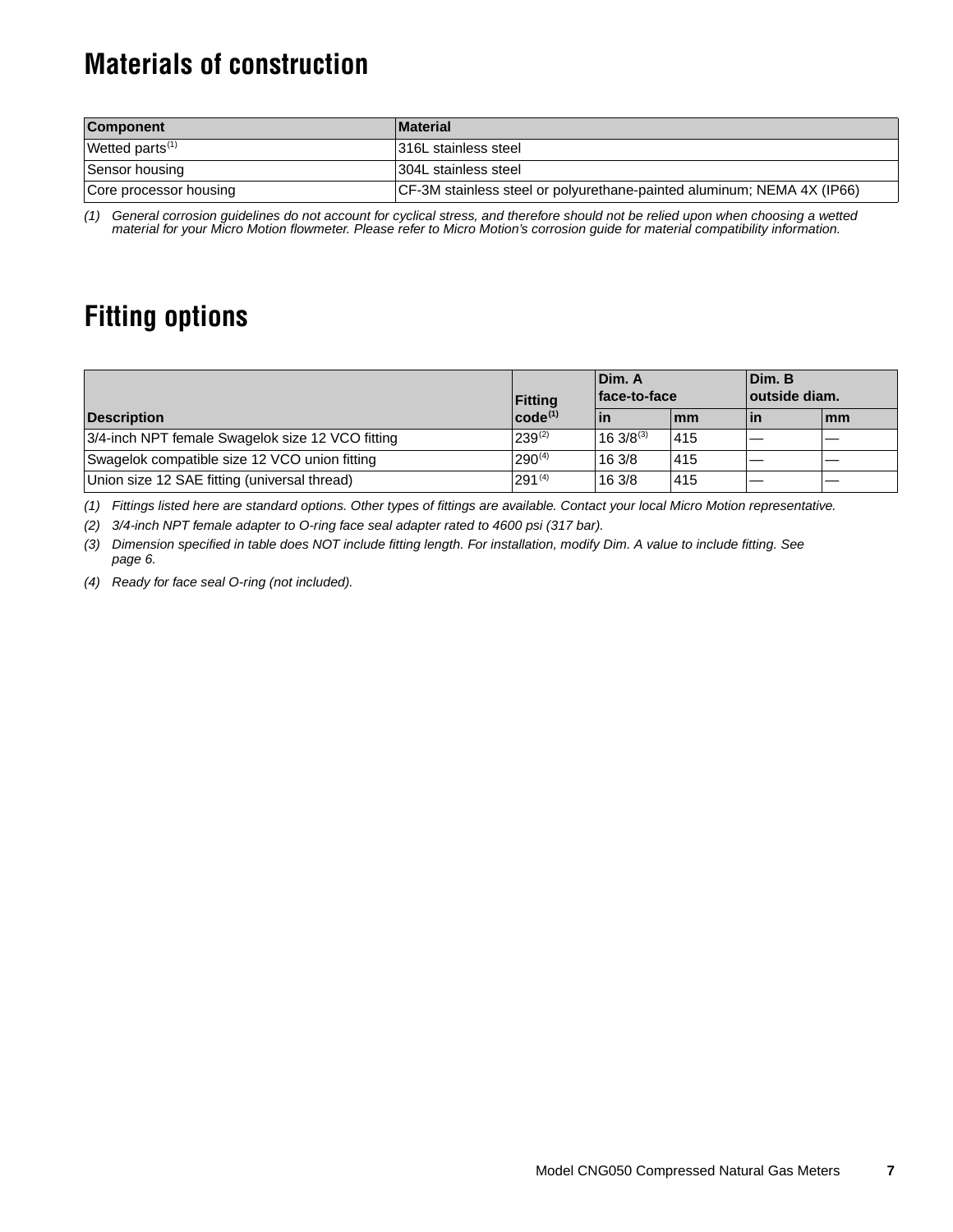# <span id="page-7-0"></span>**Ordering information**

| <b>Model</b>           | <b>Product description</b>                                                                 |
|------------------------|--------------------------------------------------------------------------------------------|
| <b>CNG050S</b>         | Micro Motion Coriolis CNG-Series sensor; 1/2-inch; 316L stainless steel                    |
| Code                   | <b>Process connections</b>                                                                 |
| ###                    | See fitting options on page 7                                                              |
| Code                   | <b>Case options</b>                                                                        |
| N                      | Standard                                                                                   |
| Code                   | <b>Electronics interface</b>                                                               |
| Q                      | 4-wire polyurethane-painted aluminum integral core processor for remote mount transmitters |
| Α                      | 4-wire stainless steel integral core processor for remote mount transmitters               |
| С                      | For integrally mounted 1700/2700 transmitter                                               |
| $W^{(1)}$              | Polyurethane-painted aluminum integral core processor for MVD Direct Connect installation  |
| $D^{(1)}$              | Stainless steel integral core processor for MVD Direct Connect installation                |
| Code                   | <b>Conduit connections</b>                                                                 |
|                        | Electronics interface codes Q, A, W and D                                                  |
| в                      | 1/2-inch NPT - no gland                                                                    |
| Ε                      | $M20$ – no gland                                                                           |
| F                      | Brass/nickel cable gland (cable diameter 0.335 to 0.394 inches [8.5 to 10.0 mm])           |
| G                      | Stainless steel cable gland (cable diameter 0.335 to 0.394 inches [8.5 to 10.0 mm])        |
|                        | Electronics interface code C (Integrally mounted 1700/2700)                                |
| Α                      | No gland                                                                                   |
| Code                   | Approvals <sup>(1)</sup>                                                                   |
| M                      | Micro Motion Standard (no approval)                                                        |
| N                      | Micro Motion Standard / PED compliant                                                      |
| С                      | CSA (Canada only)                                                                          |
| Α                      | CSA C-US (U.S.A. and Canada)                                                               |
| Ζ                      | ATEX - Equipment Category 2 (Zone 1) / PED compliant                                       |
|                        | IECEx - Zone 1                                                                             |
| $P^{(2)}$              | <b>NEPSI</b>                                                                               |
| Continued on next page |                                                                                            |

<span id="page-7-1"></span>*(1) When electronics interface W or D is ordered with approval codes C, A, Z, I, or P, an MVD Direct Connect I.S. barrier is supplied. No barrier is supplied when ordered with approval codes M or N.*

*(2) Available only with language code M (Chinese).*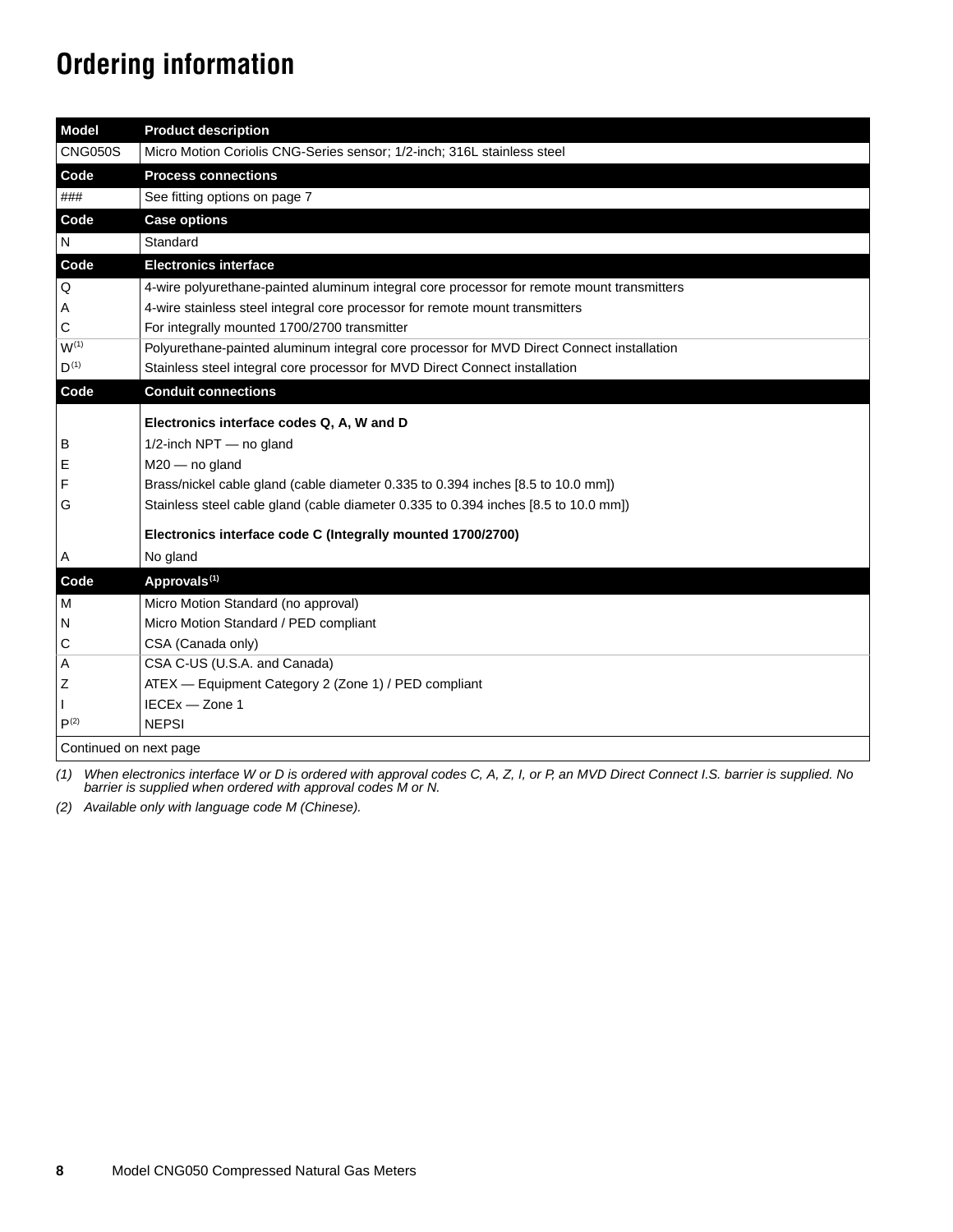# **Ordering information** *continued*

| Code        | Language                                                   |
|-------------|------------------------------------------------------------|
| Α           | Danish CE requirements and English installation manual     |
| D           | Dutch CE requirements and English installation manual      |
| Е           | English installation manual                                |
| F           | French installation manual                                 |
| G           | German installation manual                                 |
| н           | Finnish CE requirements and English installation manual    |
|             | Italian installation manual                                |
| J           | Japanese installation manual                               |
| M           | Chinese installation manual                                |
| N           | Norwegian CE requirements and English installation manual  |
| O           | Polish installation manual                                 |
| P           | Portuguese installation manual                             |
| $\mathbb S$ | Spanish installation manual                                |
| W           | Swedish CE requirements and English installation manual    |
| С           | Czech CE requirements and English installation manual      |
| В           | Hungarian CE requirements and English installation manual  |
| κ           | Slovak CE requirements and English installation manual     |
| Т           | Estonian CE requirements and English installation manual   |
| U           | Greek CE requirements and English installation manual      |
| L           | Latvian CE requirements and English installation manual    |
| V           | Lithuanian CE requirements and English installation manual |
| Υ           | Slovenian CE requirements and English installation manual  |
| Code        | <b>Future Option 1</b>                                     |
| $\mathsf Z$ | Reserved for future use                                    |
| Code        | <b>Future Option 2</b>                                     |
| Ζ           | Reserved for future use                                    |
| Code        | <b>Factory Options</b>                                     |
| $\mathsf Z$ | Standard product                                           |
| X           | ETO product                                                |
|             | Typical Model Number: CNG050S 290 N C A A E Z Z Z          |